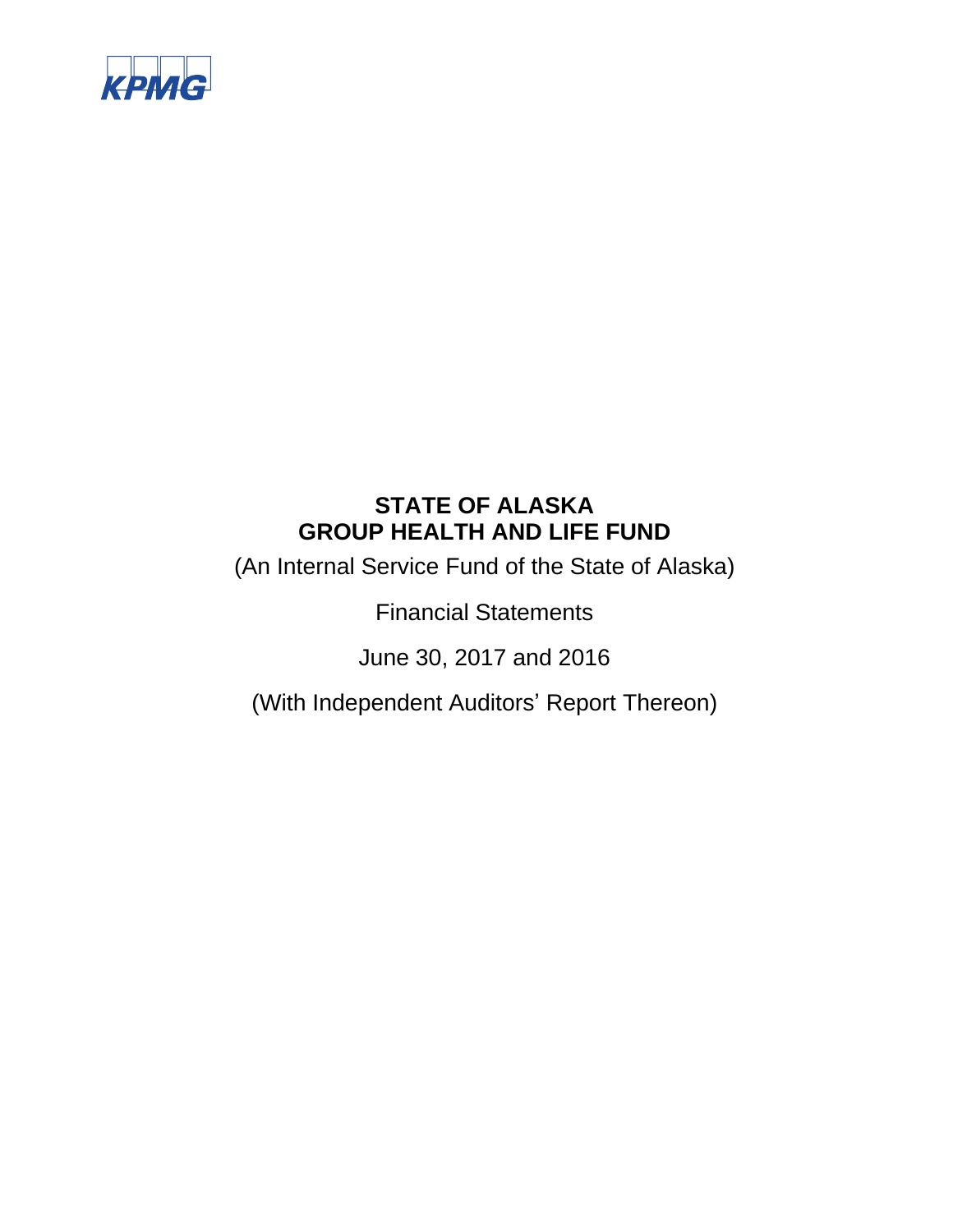(An Internal Service Fund of the State of Alaska)

# **Table of Contents**

|                                                  | Page(s)   |
|--------------------------------------------------|-----------|
| Independent Auditors' Report                     | $1 - 2$   |
| Management's Discussion and Analysis (Unaudited) | $3 - 8$   |
| <b>Statements of Fiduciary Net Position</b>      | 9         |
| Statements of Changes in Fiduciary Net Position  | 10        |
| <b>Statements of Cash Flows</b>                  | 11        |
| Notes to Financial Statements                    | $12 - 15$ |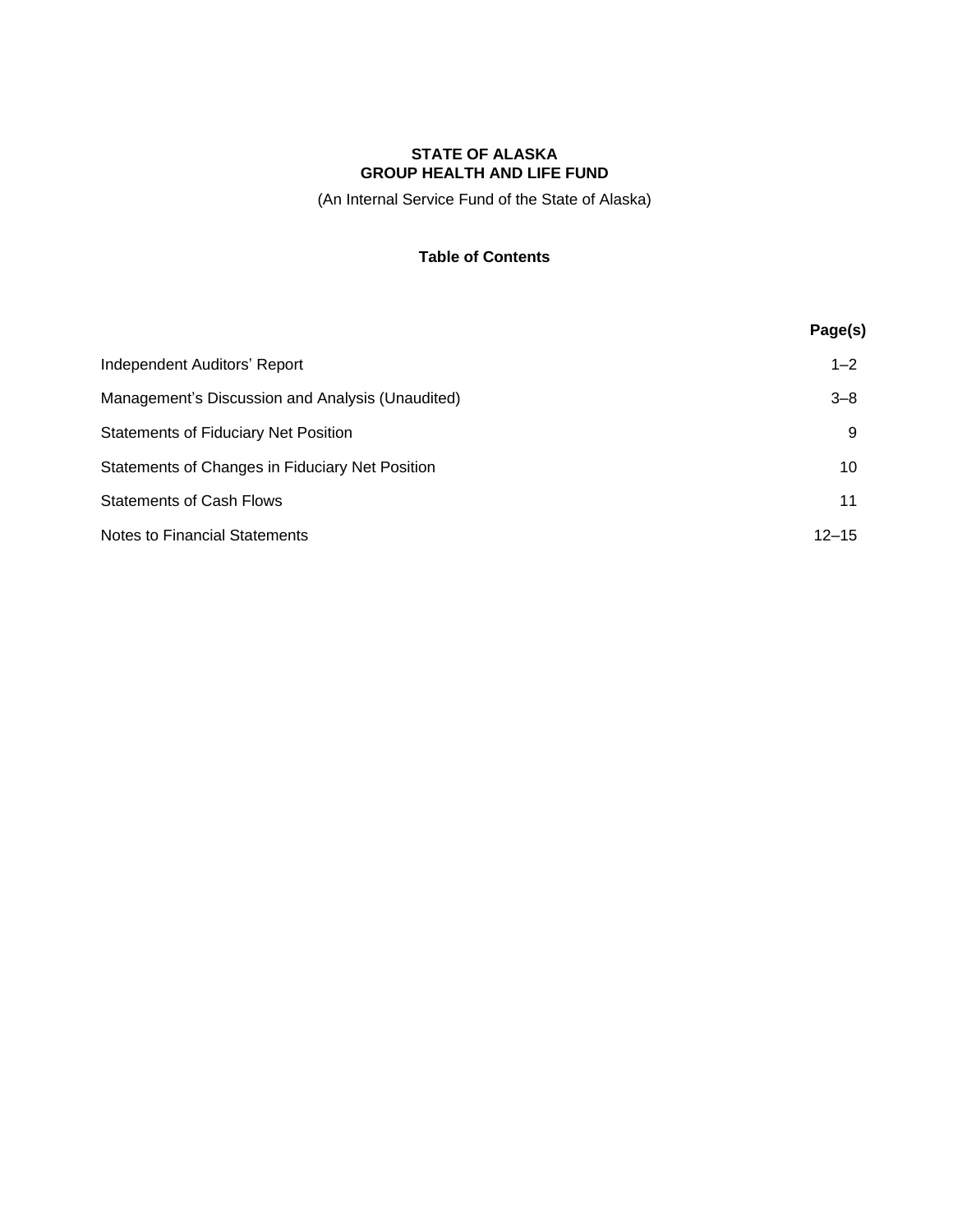

KPMG LLP Suite 600 701 West Eighth Avenue Anchorage, AK 99501

### **Independent Auditors' Report**

The Division of Retirement and Benefits and Members of the Alaska Retirement Management Board State of Alaska Group Health and Life Fund:

We have audited the accompanying financial statements of the State of Alaska Group Health and Life Fund (the Plan), an internal service fund of the State of Alaska, as of and for the years ended June 30, 2017 and 2016, and the related notes to financial statements, which collectively comprise the Plan's basic financial statements as listed in the table of contents.

### *Management's Responsibility for the Financial Statements*

Management is responsible for the preparation and fair presentation of these financial statements in accordance with U.S. generally accepted accounting principles; this includes the design, implementation, and maintenance of internal control relevant to the preparation and fair presentation of financial statements that are free from material misstatement, whether due to fraud or error.

### *Auditors' Responsibility*

Our responsibility is to express an opinion on these financial statements based on our audits. We conducted our audits in accordance with auditing standards generally accepted in the United States of America. Those standards require that we plan and perform the audits to obtain reasonable assurance about whether the financial statements are free from material misstatement.

An audit involves performing procedures to obtain audit evidence about the amounts and disclosures in the financial statements. The procedures selected depend on the auditors' judgment, including the assessment of the risks of material misstatement of the financial statements, whether due to fraud or error. In making those risk assessments, the auditor considers internal controls relevant to the entity's preparation and fair presentation of the financial statements in order to design audit procedures that are appropriate in the circumstances, but not for the purpose of expressing an opinion on the effectiveness of the entity's internal control. Accordingly, we express no such opinion. An audit also includes evaluating the appropriateness of accounting policies used and the reasonableness of significant accounting estimates made by management, as well as evaluating the overall presentation of the financial statements.

We believe that the audit evidence we have obtained is sufficient and appropriate to provide a basis for our audit opinion.

### *Opinion*

In our opinion, the financial statements referred to above present fairly, in all material respects, the fiduciary net position of the State of Alaska Group Health and Life Fund as of June 30, 2017 and 2016, and its changes in fiduciary net position and cash flows for the years then ended, in accordance with U.S. generally accepted accounting principles.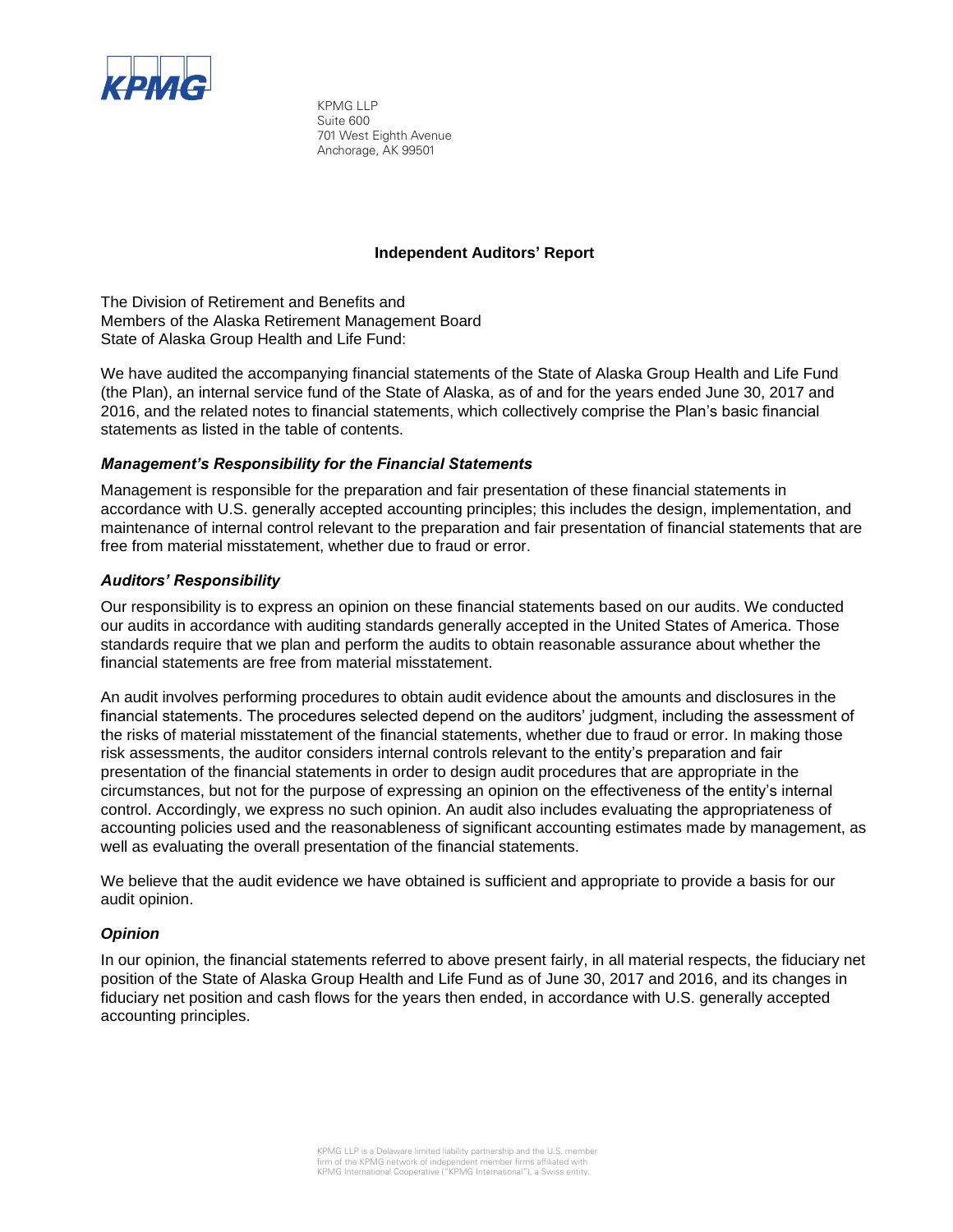

### *Other Matter*

### *Required Supplementary Information*

U.S. generally accepted accounting principles require that the Management's Discussion and Analysis, on pages 3–8, be presented to supplement the basic financial statements. Such information, although not a part of the basic financial statements, is required by the Governmental Accounting Standards Board, who considers it to be an essential part of financial reporting for placing the basic financial statements in an appropriate operational, economic, or historical context. We have applied certain limited procedures to the required supplementary information in accordance with auditing standards generally accepted in the United States of America, which consisted of inquiries of management about the methods of preparing the information and comparing the information for consistency with management's responses to our inquiries, the basic financial statements, and other knowledge we obtained during our audit of the basic financial statements. We do not express an opinion or provide any assurance on the information because the limited procedures do not provide us with sufficient evidence to express an opinion or provide any assurance.



November 27, 2017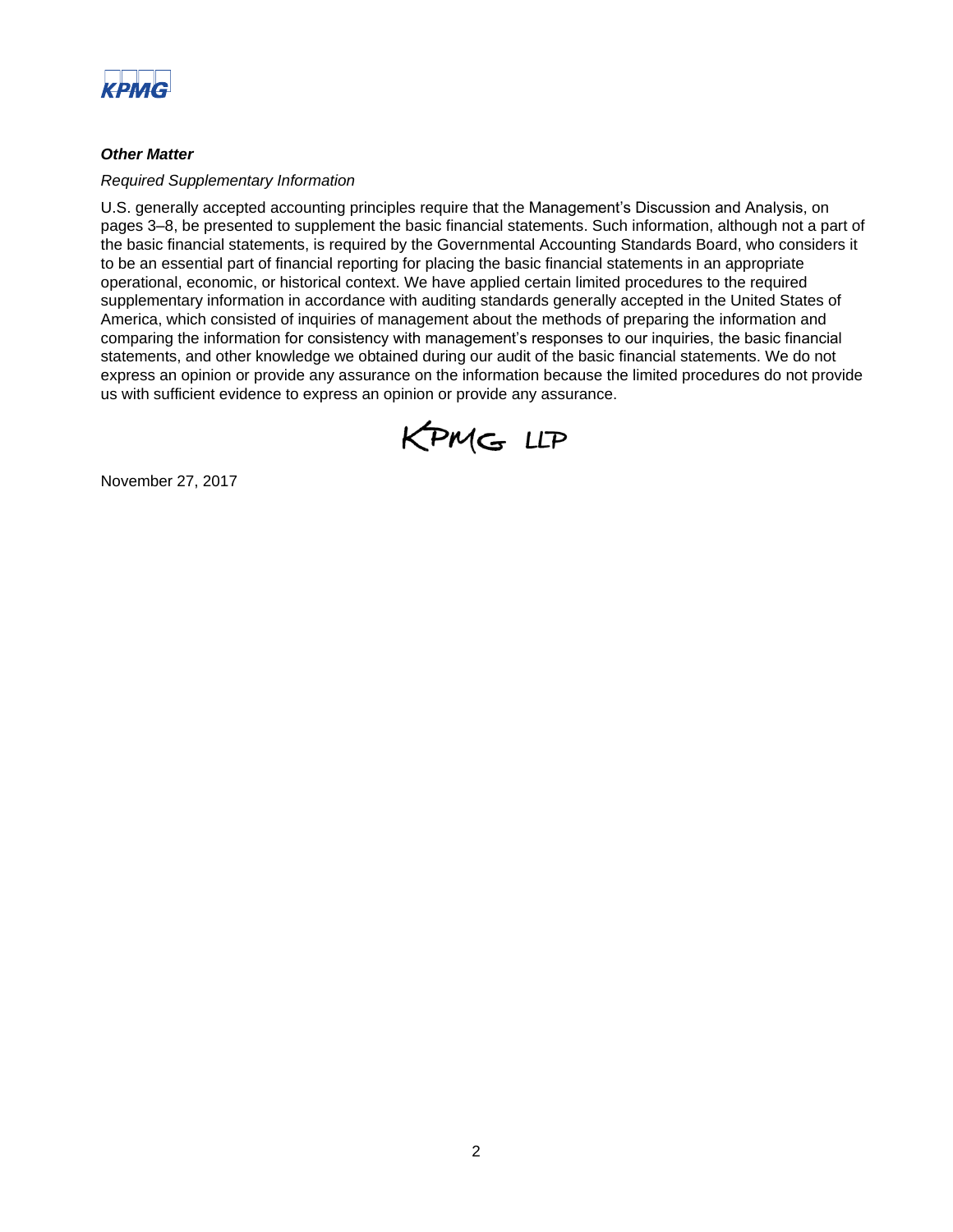(An Internal Service Fund of the State of Alaska) Management's Discussion and Analysis (Unaudited) June 30, 2017 and 2016

This section presents management's discussion and analysis (MD&A) of the Group Health and Life Fund's (the Plan) financial condition and performance for the years ended June 30, 2017 and 2016. This section is presented as a narrative overview and analysis. Please read the MD&A in conjunction with the financial statements and notes to financial statements to better understand the financial condition and performance of the Plan during the fiscal years ended June 30, 2017 and 2016. Information for fiscal year 2015 is presented for comparative purposes.

### **Financial Highlights**

The Plan's financial highlights as of June 30, 2017 were as follows:

- The Plan's net position decreased by \$4.1 million during fiscal year 2017.
- The Plan's health insurance premiums during fiscal year 2017 totaled \$121.6 million, an increase of \$3.5 million from fiscal year 2016.
- The Plan's interest and dividend income during fiscal year 2017 was \$103,582.
- The Plan's benefit expense during fiscal year 2017 totaled \$123.5 million, a decrease of \$7.4 million from fiscal year 2016.
- The Plan's administrative expense during fiscal year 2017 totaled \$5.7 million.

### **Overview of the Financial Statements**

This discussion and analysis is intended to serve as an introduction to the Plan's basic financial statements. The Plan's financial statements comprise four components: (1) statement of fiduciary net position; (2) statement of changes in fiduciary net position; (3) statement of cash flows; and (4) notes to financial statements.

*Statement of Fiduciary Net Position* – This statement presents information regarding the Plan's assets, liabilities, and resulting net position. This statement reflects the Plan's cash and cash equivalents, receivables, and other assets less liabilities at June 30, 2017 and 2016.

*Statement of Changes in Fiduciary Net Position* – This statement presents how the Plan's net position changed during the fiscal years ended June 30, 2017 and 2016, as a result of health insurance premiums, interest and dividend income, and operating expenses.

*Statement of Cash Flows* – This statement presents cash flows from operations, financing and investing activities. The Plan presents its cash flows statement using the direct method for reporting cash received and disbursed during the fiscal year.

The above statements represent resources available for investment and payment of benefits as of June 30, 2017 and 2016, and the sources and uses of those funds during fiscal years 2017 and 2016.

*Notes to Financial Statements* – The notes to financial statements are an integral part of the financial statements and provide additional detailed information and schedules that are essential to a full understanding of the Plan's financial statements.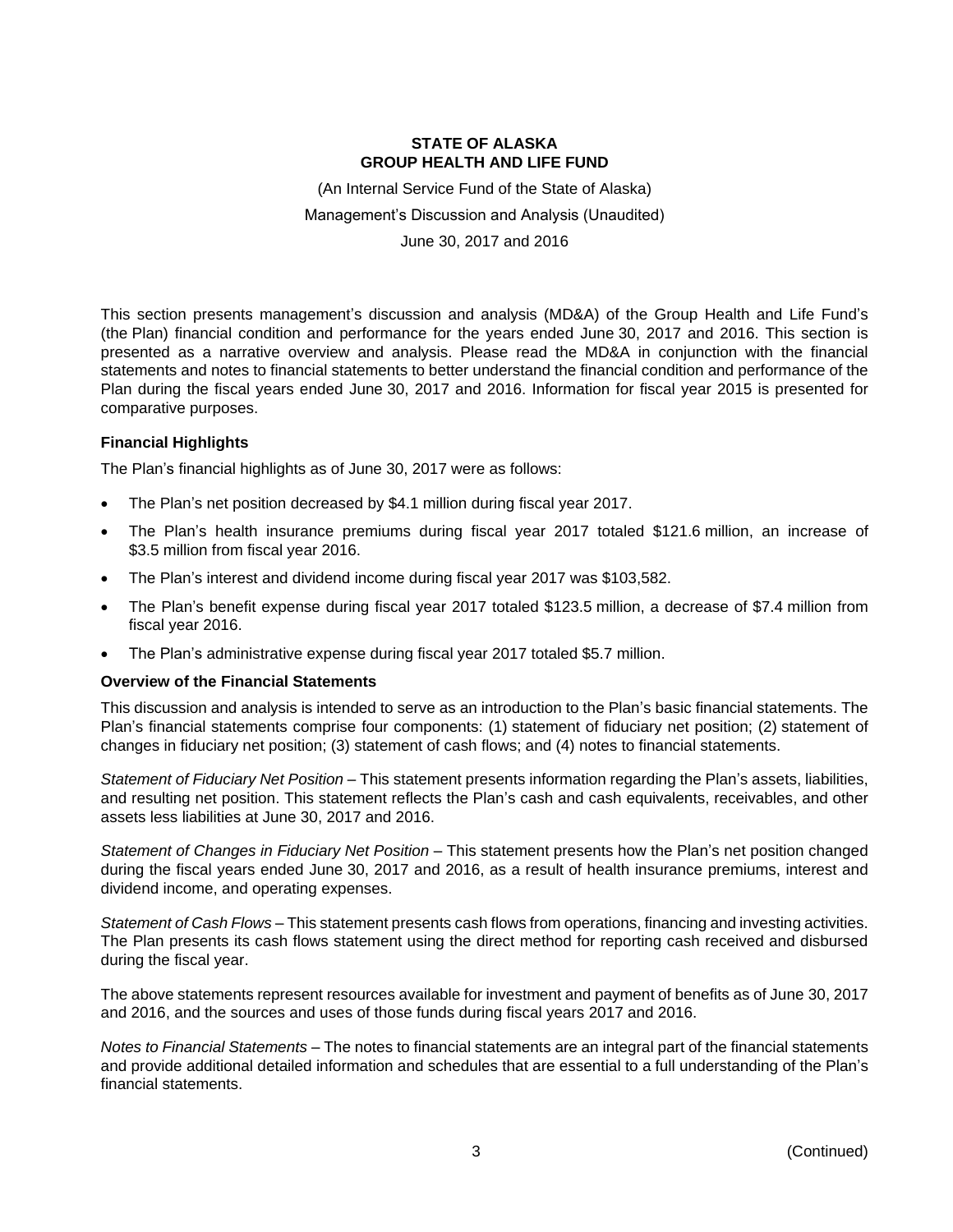(An Internal Service Fund of the State of Alaska)

Management's Discussion and Analysis (Unaudited)

June 30, 2017 and 2016

### **Condensed Financial Information**

| <b>Fiduciary net position</b>         |            |            |                              |               |            |  |  |
|---------------------------------------|------------|------------|------------------------------|---------------|------------|--|--|
|                                       |            |            | Position increase (decrease) |               |            |  |  |
| <b>Description</b>                    | 2017       | 2016       | Amount                       | Percentage    | 2015       |  |  |
| Assets:                               |            |            |                              |               |            |  |  |
| \$<br>Cash and cash equivalents       | 16,985,737 | 15,095,401 | 1,890,336                    | $12.5\%$ \$   | 30,808,700 |  |  |
| Due from State of Alaska General Fund | 173,114    | 7,491,389  | (7,318,275)                  | (97.7)        | 2,182,137  |  |  |
| Other assets                          | 593,160    | 931,064    | (337,904)                    | (36.3)        | 931,064    |  |  |
| Total assets                          | 17,752,011 | 23,517,854 | (5,765,843)                  | (24.5)        | 33,921,901 |  |  |
| Liabilities:                          |            |            |                              |               |            |  |  |
| Claims payable                        | 15,325,000 | 16,831,000 | (1,506,000)                  | (8.9)         | 16,114,684 |  |  |
| Due to State of Alaska General Fund   |            |            |                              |               | 2,211,537  |  |  |
| Accrued expenses                      | 305,018    | 479,592    | (174,574)                    | (36.4)        | 842,179    |  |  |
| Total liabilities                     | 15,630,018 | 17,310,592 | (1,680,574)                  | (9.7)         | 19,168,400 |  |  |
| \$<br>Net position                    | 2,121,993  | 6,207,262  | (4,085,269)                  | $(65.8)\%$ \$ | 14,753,501 |  |  |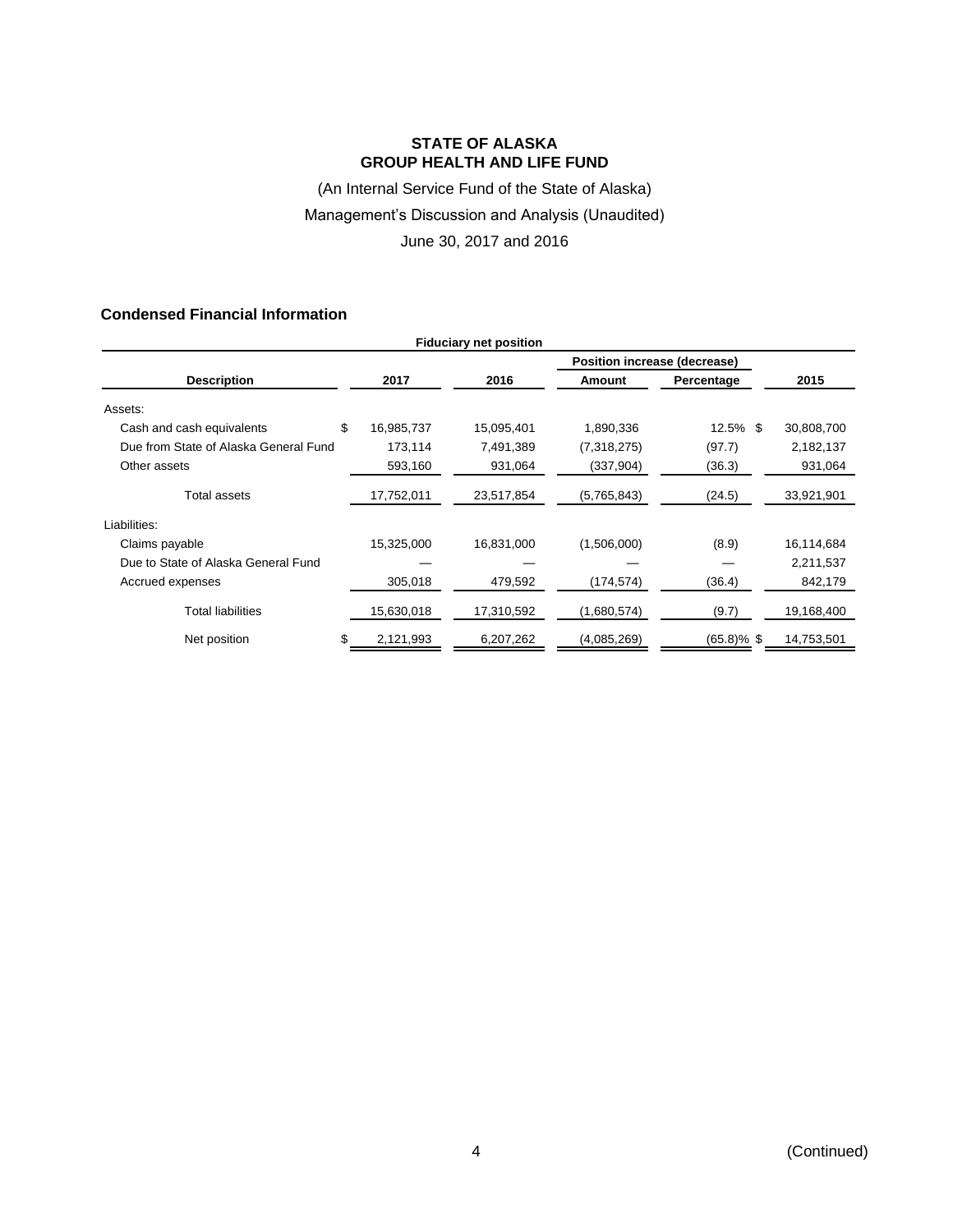(An Internal Service Fund of the State of Alaska)

Management's Discussion and Analysis (Unaudited)

June 30, 2017 and 2016

### **Condensed Financial Information, Continued**

| Changes in fiduciary net position |    |               |                |               |              |             |  |
|-----------------------------------|----|---------------|----------------|---------------|--------------|-------------|--|
| Position increase (decrease)      |    |               |                |               |              |             |  |
| <b>Description</b>                |    | 2017          | 2016           | Amount        | Percentage   | 2015        |  |
| Net position, beginning of year   | \$ | 6,207,262     | 14,753,501     | (8,546,239)   | $(57.9)%$ \$ | 16,631,813  |  |
| Operating revenues:               |    |               |                |               |              |             |  |
| Health insurance premiums         |    | 121,571,496   | 118,044,392    | 3,527,104     | 3.0          | 123,246,330 |  |
| Other revenue                     |    | 3,444,797     | 2,039,274      | 1,405,523     | 68.9         | 1,617,284   |  |
| Total operating revenues          |    | 125,016,293   | 120,083,666    | 4,932,627     | 4.1          | 124,863,614 |  |
| Operating expenses:               |    |               |                |               |              |             |  |
| <b>Healthcare benefits</b>        |    | 123,488,164   | 130,861,656    | (7, 373, 492) | (5.6)        | 121,448,036 |  |
| Administrative                    |    | 5,716,980     | 5,395,273      | 321,707       | 6.0          | 5,464,020   |  |
| Total operating expenses          |    | 129,205,144   | 136,256,929    | (7,051,785)   | (5.2)        | 126,912,056 |  |
| Operating loss                    |    | (4, 188, 851) | (16, 173, 263) | 11,984,412    | (74.1)       | (2,048,442) |  |
| Nonoperating revenues:            |    |               |                |               |              |             |  |
| Interest and dividend income      |    | 103,582       | 127,024        | (23, 442)     | (18.5)       | 170,130     |  |
| Loss before transfers in          |    | (4,085,269)   | (16,046,239)   | 11,960,970    | (74.5)       | (1,878,312) |  |
| State of Alaska transfer in       |    |               | 7,500,000      | (7,500,000)   | 100.0        |             |  |
| Change in net position            |    | (4,085,269)   | (8,546,239)    | 4,460,970     | (52.2)       | (1,878,312) |  |
| Net position, end of year         | \$ | 2,121,993     | 6,207,262      | (4,085,269)   | $(65.8)$ %\$ | 14,753,501  |  |

### **Financial Analysis of the Plan**

The statements of fiduciary net position as of June 30, 2017 and 2016 show total assets exceeding total liabilities by \$2,121,993 and \$6,207,262, respectively. These amounts represent the total plan net position held in trust for healthcare benefits on each of those dates. The entire amount is available to cover the Plan's obligation to pay healthcare benefits for its members and their beneficiaries.

These amounts also represent a decrease in net position of \$4,085,269 or 65.8%, and \$8,546,239 or 57.9% from fiscal years 2016 and 2015, respectively. Over the long term, healthcare insurance premiums collected and investment income earned are expected to cover all costs of the plan. In fiscal year 2016, the Plan experienced higher utilization of the health plan, and also experienced much higher claim costs on a small group of eligible members. During fiscal year 2016, the Plan received a transfer of \$7.5 million from the general fund. During fiscal year 2017, the Plan implemented an insurance premium increase while continuing efforts to contain health claim costs through various measures. While the Division of Retirement and Benefits (Division) works to maintain a level premium and use of network medical providers to contain costs, medical conditions exist within the membership that drive costs higher than anticipated. The Division continues to work with the Plan's actuaries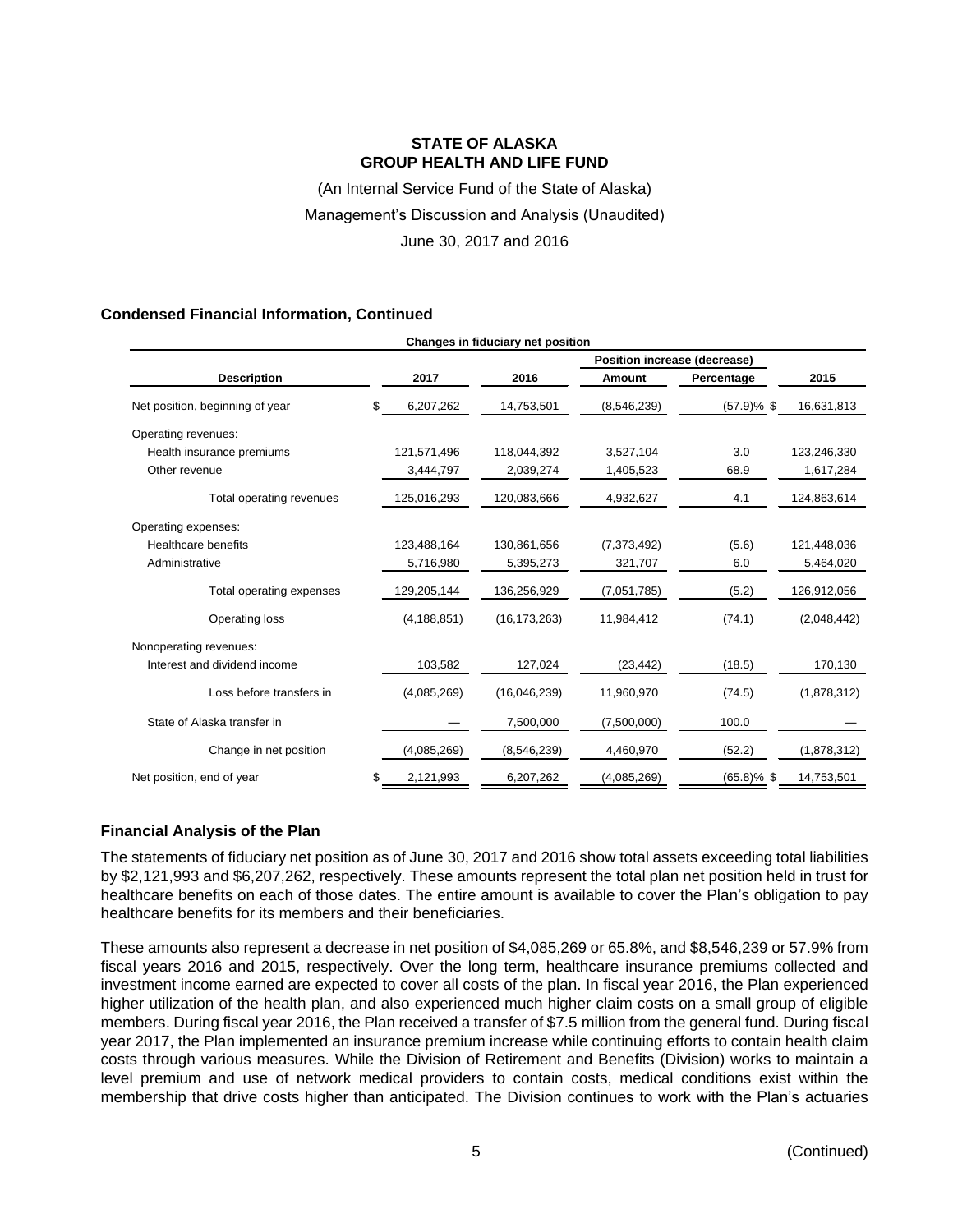(An Internal Service Fund of the State of Alaska)

Management's Discussion and Analysis (Unaudited)

June 30, 2017 and 2016

and administration to monitor and adjust premiums as needed to help offset these increases. The Division expects that there will continue to be increases in future healthcare costs. The Plan must continue to accumulate assets to meet current and future claim costs.

### **Insurance Premium Calculations**

The overall objective of the Plan is to have sufficient funds to meet claim costs. The insurance premiums are recommended each year by the Division's benefit consultant with the governing body's concurrence and the administrator's approval. Insurance premiums are based on the Plan's benefit year. The benefit consultant reviews the historical claims experience and administrative costs and uses that data to estimate trends to recommend premiums for the next benefit year.

### **Healthcare Insurance Premiums and Investment Income**

The revenues required to fund healthcare benefits are accumulated through a combination of employer health insurance premiums, member health insurance premiums, other revenue, and investment income.

|                              | <b>Revenues</b> |                     |           |               |             |  |  |  |
|------------------------------|-----------------|---------------------|-----------|---------------|-------------|--|--|--|
|                              |                 | Increase (decrease) |           |               |             |  |  |  |
|                              | 2017            | 2016                | Amount    | Percentage    | 2015        |  |  |  |
| Health insurance premiums    | 121,571,496     | 118,044,392         | 3,527,104 | $3.0\%$<br>-S | 123,246,330 |  |  |  |
| Other revenue                | 3.444.797       | 2.039.274           | 1,405,523 | 68.9          | 1,617,284   |  |  |  |
| Interest and dividend income | 103,582         | 127.024             | (23, 442) | (18.5)        | 170,130     |  |  |  |
| Total                        | 125,119,875     | 120,210,690         | 4,909,185 | 4.1%          | 125,033,744 |  |  |  |

Healthcare insurance premiums paid by the State of Alaska were \$1,555 per month per person in the second half of fiscal year 2017, \$1,346 per month per person in the first half of fiscal year 2017 and the second half of fiscal year 2016. Insurance premiums were \$1,346 per month per person for the first half of fiscal year 2016 and all of fiscal year 2015. Changes to health insurance premiums are the result of actual and anticipated changes in healthcare costs related to covered benefits. Premiums are based on historical and anticipated experience. During fiscal year 2017, there was a decrease of 295 members from fiscal year 2016, but was offset by the increase in insurance premiums paid by the employer and member.

Interest and dividend income decreased by \$23,442 or 18.5% from amounts recorded in fiscal year 2016, and \$43,106 or 25.3% from amounts recorded in fiscal year 2015. The Plan is invested in the General Fund and Other Nonsegregated Investments (GeFONSI). The GeFONSI is an investment pool managed by the State of Alaska, Treasury Division in the Department of Revenue. For fiscal years 2017 and 2016, the GeFONSI investments generated 0.56% and 0.82% rates of return, respectively. The GeFONSI annualized rate of return was 0.61% over the last three years and 0.54% over the last five years. The invested balance decreased by \$1,890,336 and \$15,713,299 in fiscal years 2017 and 2016, respectively, which contributed to the decline in interest and dividend income.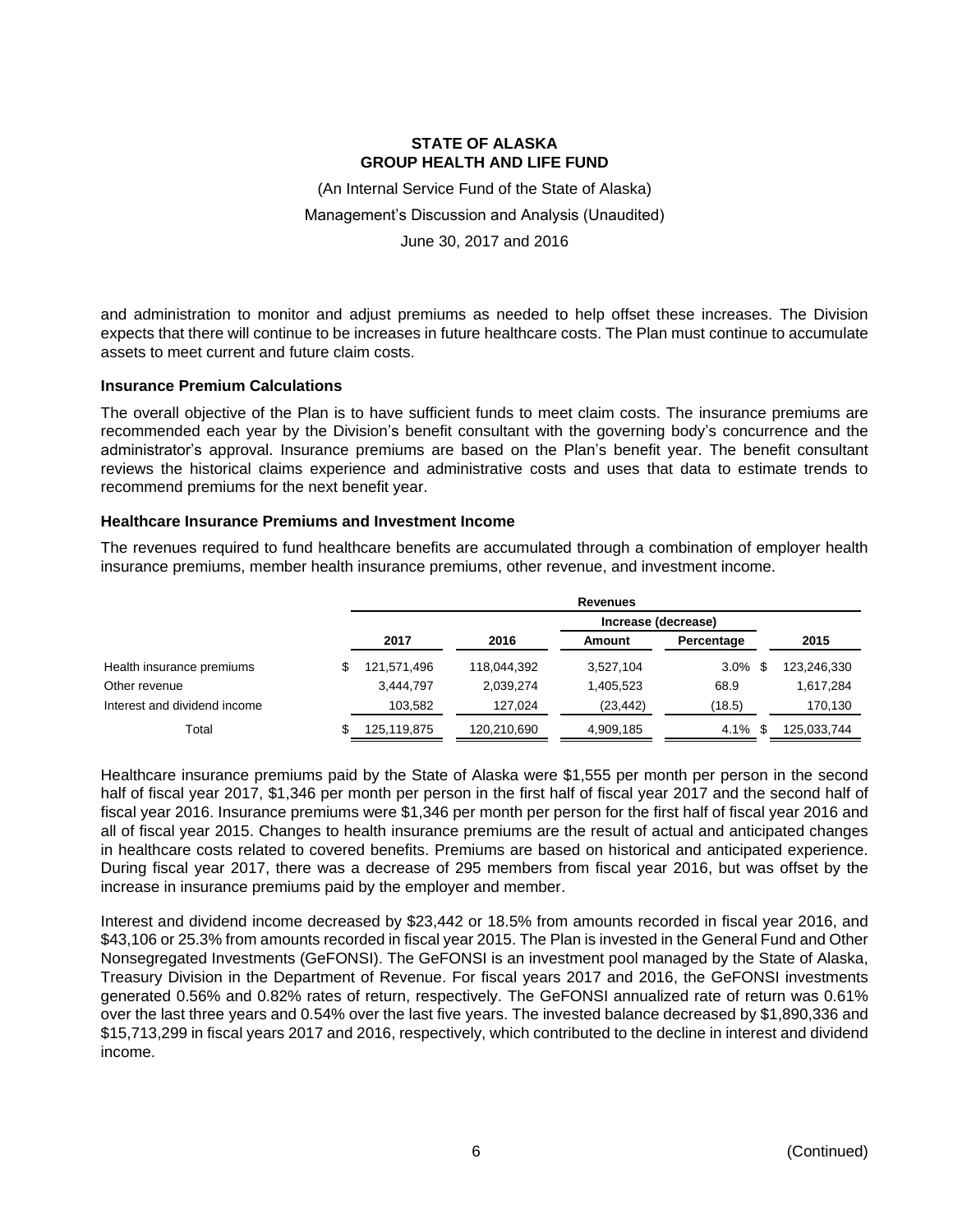(An Internal Service Fund of the State of Alaska)

Management's Discussion and Analysis (Unaudited)

June 30, 2017 and 2016

### **Benefits and Expenses**

The primary expense of the Plan is the payment of healthcare benefits. These cost of benefits and administering the Plan comprise the cost of operations.

|                     | <b>Expenses</b> |                     |             |               |             |  |  |
|---------------------|-----------------|---------------------|-------------|---------------|-------------|--|--|
|                     |                 | Increase (decrease) |             |               |             |  |  |
|                     | 2017            | 2016                | Amount      | Percentage    | 2015        |  |  |
| Healthcare benefits | 123,488,164     | 130,861,656         | (7,373,492) | $(5.6) \%$ \$ | 121,448,036 |  |  |
| Administrative      | 5,716,980       | 5,395,273           | 321,707     | 6.0           | 5,464,020   |  |  |
| Total               | 129,205,144     | 136,256,929         | (7,051,785) | $(5.2) \%$ \$ | 126,912,056 |  |  |

Benefit expenses decreased by \$7,373,492 or 5.6% from fiscal year 2016 and increased by \$9,413,620 or 7.8% from fiscal year 2015. Fiscal year 2017 saw a decrease in covered members and a decrease in healthcare costs. Fiscal year 2016 saw a decrease in covered members and an increase in healthcare costs. As previously noted, the Plan had experienced higher utilization, as well as high cost claims on a small portion of membership in fiscal year 2016, which has led to the increase in healthcare costs. The Plan contracts with two third-party administrators (TPAs), both of whom use networks in efforts to reduce healthcare benefit costs.

Administrative expenses increased by \$321,707 or 6.0% from fiscal year 2016, and decreased by \$68,747 or 1.3% from fiscal year 2015. The Plan currently pays two TPA administrative fees, where previously, the Plan had paid only one.

### **Economic Conditions, Market Environment, and Results**

Net investment rate of return remains below the five-year average, ending the year at 59.0% of the five-year rate of return of 1.39%. Short-term fixed income rates of returns are expected to remain low during fiscal year 2018.

Due to the increased utilization of the health plan, as well as high costs related to a small portion of membership, the Plan saw a drop in available balance for payment of health costs. In fiscal year 2016, the Division requested and received an appropriation of \$7.5 million to assist in the cash flow and increase the net position of the Plan. The Division continues to work on ways to reduce costs going forward as well as increase premiums moderately to counteract the drawdown of funds.

The Plan continues to analyze various methods to increase its net position centered around increases to health insurance premiums and working with TPAs to further contain medical costs. In fiscal year 2016, the Division requested and secured additional funding during the 30<sup>th</sup> Alaska State Legislature in Spring 2017. Additional funding was secured through Conference Committee Substitute (CCS) HB 57, section 26(d) to provide an amount necessary to have an unobligated balance of \$10,000,000 in the Plan at the end of the fiscal year 2018.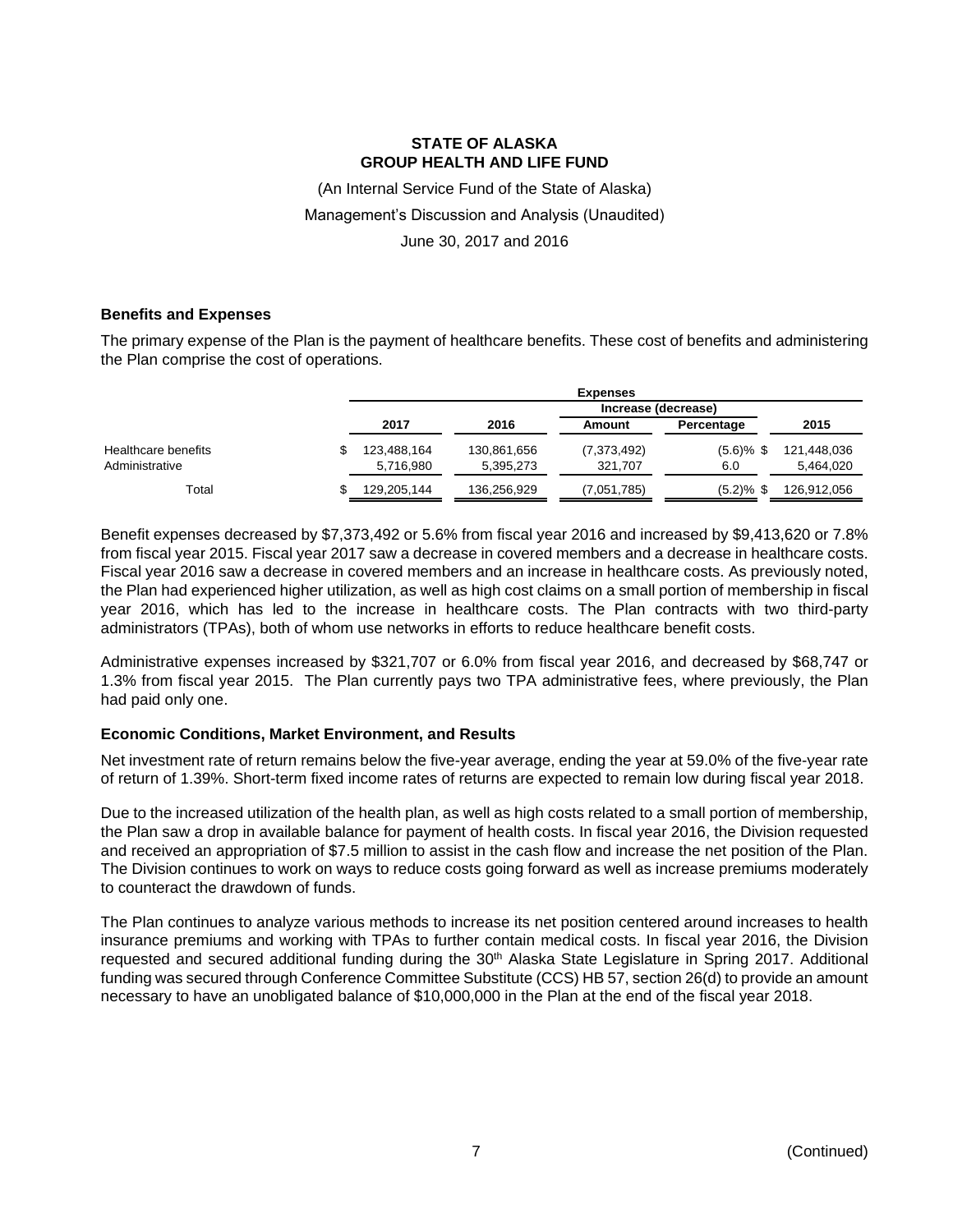(An Internal Service Fund of the State of Alaska)

Management's Discussion and Analysis (Unaudited)

June 30, 2017 and 2016

### **Requests for Information**

This financial report is designed to provide a general overview of the Plan's financial condition for those with interest in the Plan's finances. Questions concerning any of the information provided in this report or requests for additional financial information should be addressed to the following:

State of Alaska Group Health and Life Fund Division of Retirement and Benefits, Finance Section P.O. Box 110203 Juneau, Alaska 99811-0203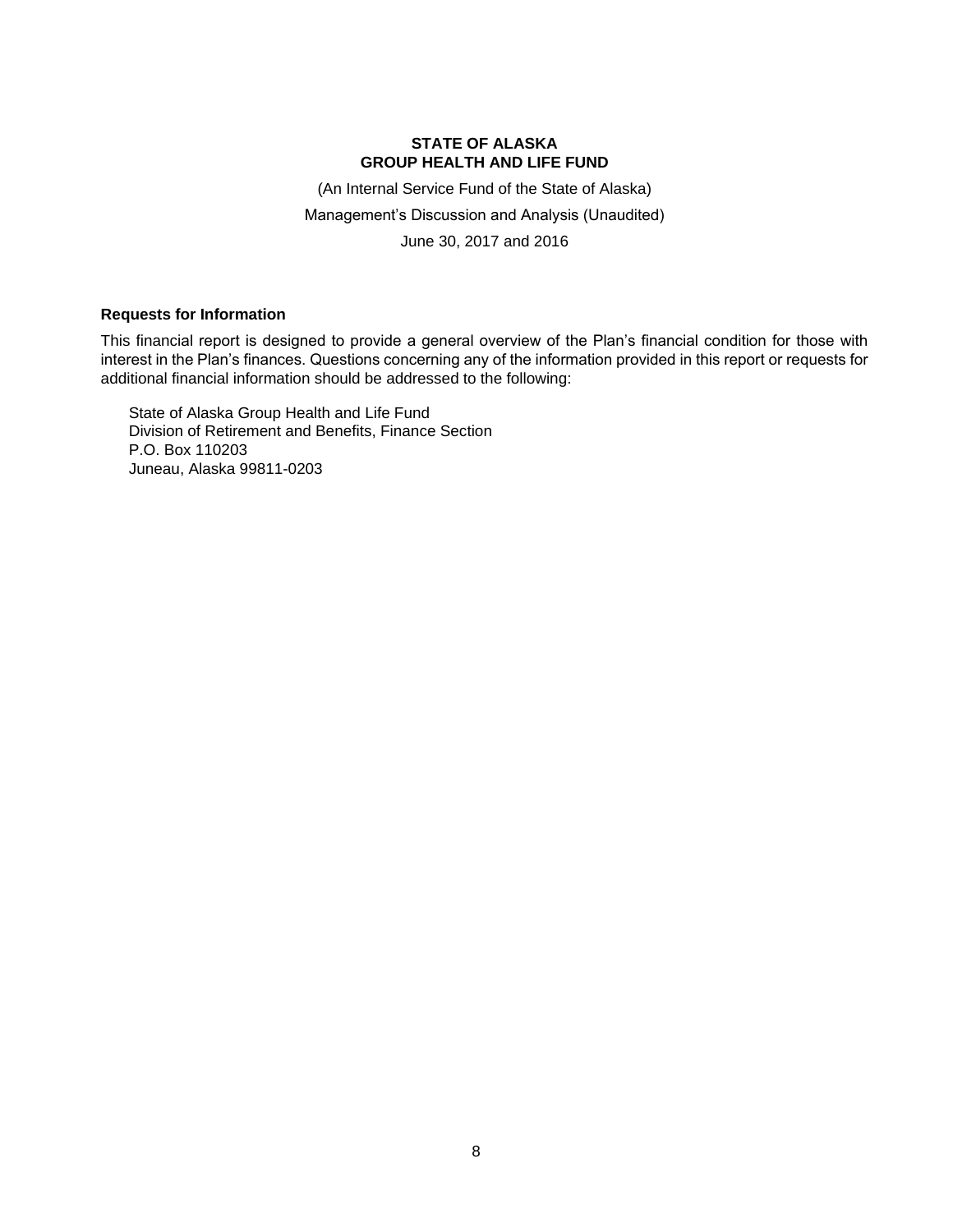(An Internal Service Fund of the State of Alaska)

# Statements of Fiduciary Net Position

June 30, 2017 and 2016

|                                                                                                                                      | 2017             | 2016       |
|--------------------------------------------------------------------------------------------------------------------------------------|------------------|------------|
| Assets:                                                                                                                              |                  |            |
| Cash and cash equivalents (notes 2 and 3):<br>Investment in State of Alaska General Fund and Other<br>Nonsegregated Investments Pool | \$<br>16,985,737 | 15,095,401 |
| Due from State of Alaska General Fund                                                                                                | 173,114          | 7,491,389  |
| Other assets                                                                                                                         | 593,160          | 931,064    |
| Total assets                                                                                                                         | 17,752,011       | 23,517,854 |
| Liabilities:                                                                                                                         |                  |            |
| Claims payable (note 4)                                                                                                              | 15,325,000       | 16,831,000 |
| Accrued expenses                                                                                                                     | 305.018          | 479,592    |
| <b>Total liabilities</b>                                                                                                             | 15.630.018       | 17,310,592 |
| Unrestricted net position                                                                                                            | \$<br>2,121,993  | 6,207,262  |
|                                                                                                                                      |                  |            |

See accompanying notes to financial statements.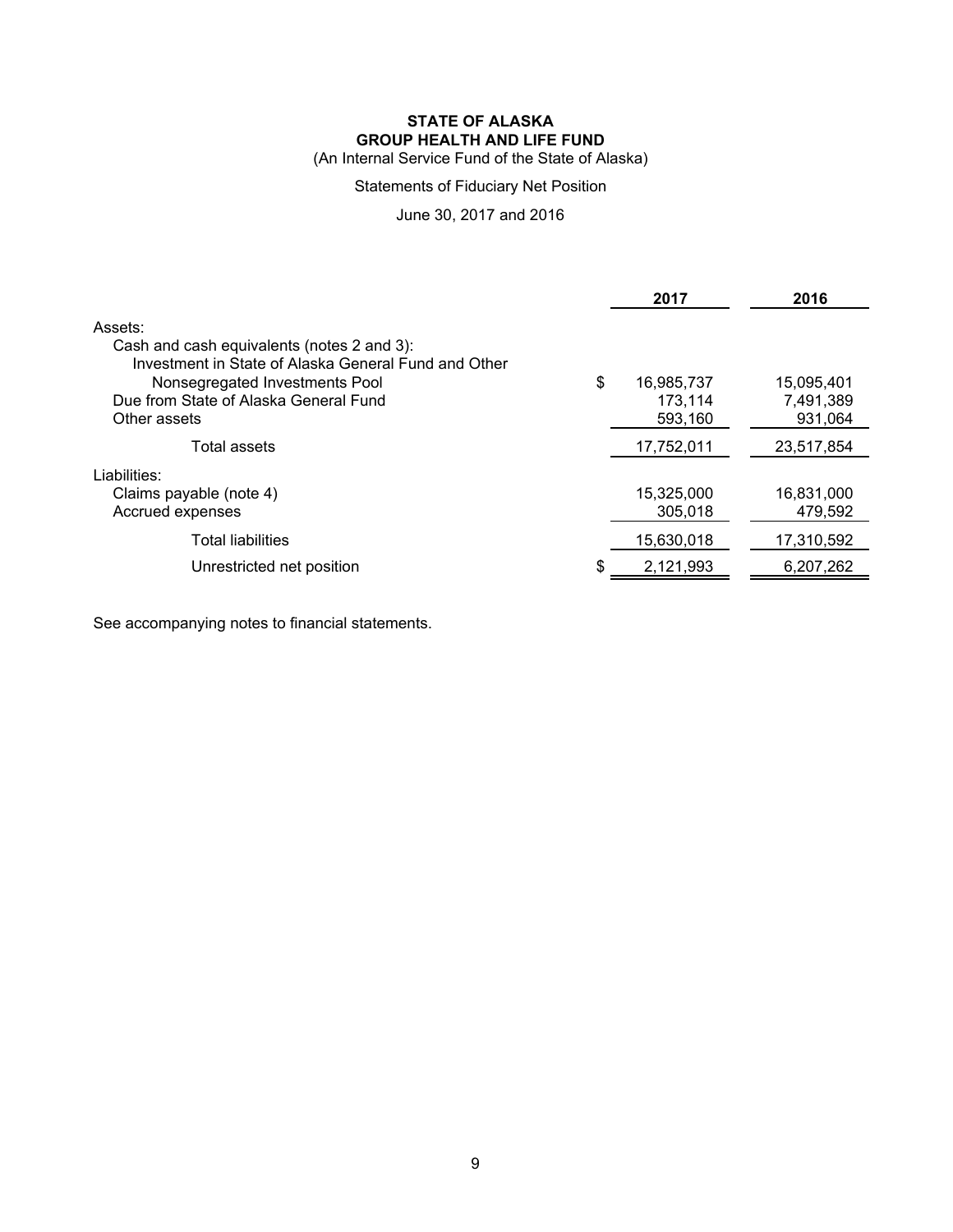(An Internal Service Fund of the State of Alaska)

# Statements of Changes in Fiduciary Net Position

### Years ended June 30, 2017 and 2016

|                                                                                                                | 2017                                         | 2016                                   |
|----------------------------------------------------------------------------------------------------------------|----------------------------------------------|----------------------------------------|
| Operating revenues:<br>Employer health insurance premiums<br>Member health insurance premiums<br>Other revenue | \$<br>104,889,392<br>16,682,104<br>3,444,797 | 102,108,434<br>15,935,958<br>2,039,274 |
| Total operating revenues                                                                                       | 125,016,293                                  | 120,083,666                            |
| Operating expenses:<br>Healthcare benefits (note 4)<br>Administrative                                          | 123,488,164<br>5,716,980                     | 130,861,656<br>5,395,273               |
| Total operating expenses                                                                                       | 129,205,144                                  | 136,256,929                            |
| Operating loss                                                                                                 | (4, 188, 851)                                | (16,173,263)                           |
| Nonoperating revenues:<br>Interest and dividend income                                                         | 103,582                                      | 127,024                                |
| Loss before transfers in                                                                                       | (4,085,269)                                  | (16,046,239)                           |
| Transfers in                                                                                                   |                                              | 7,500,000                              |
| Change in unrestricted net position                                                                            | (4,085,269)                                  | (8, 546, 239)                          |
| Total unrestricted net position, beginning of year                                                             | 6,207,262                                    | 14,753,501                             |
| Total unrestricted net position, end of year                                                                   | 2,121,993                                    | 6,207,262                              |
|                                                                                                                |                                              |                                        |

See accompanying notes to financial statements.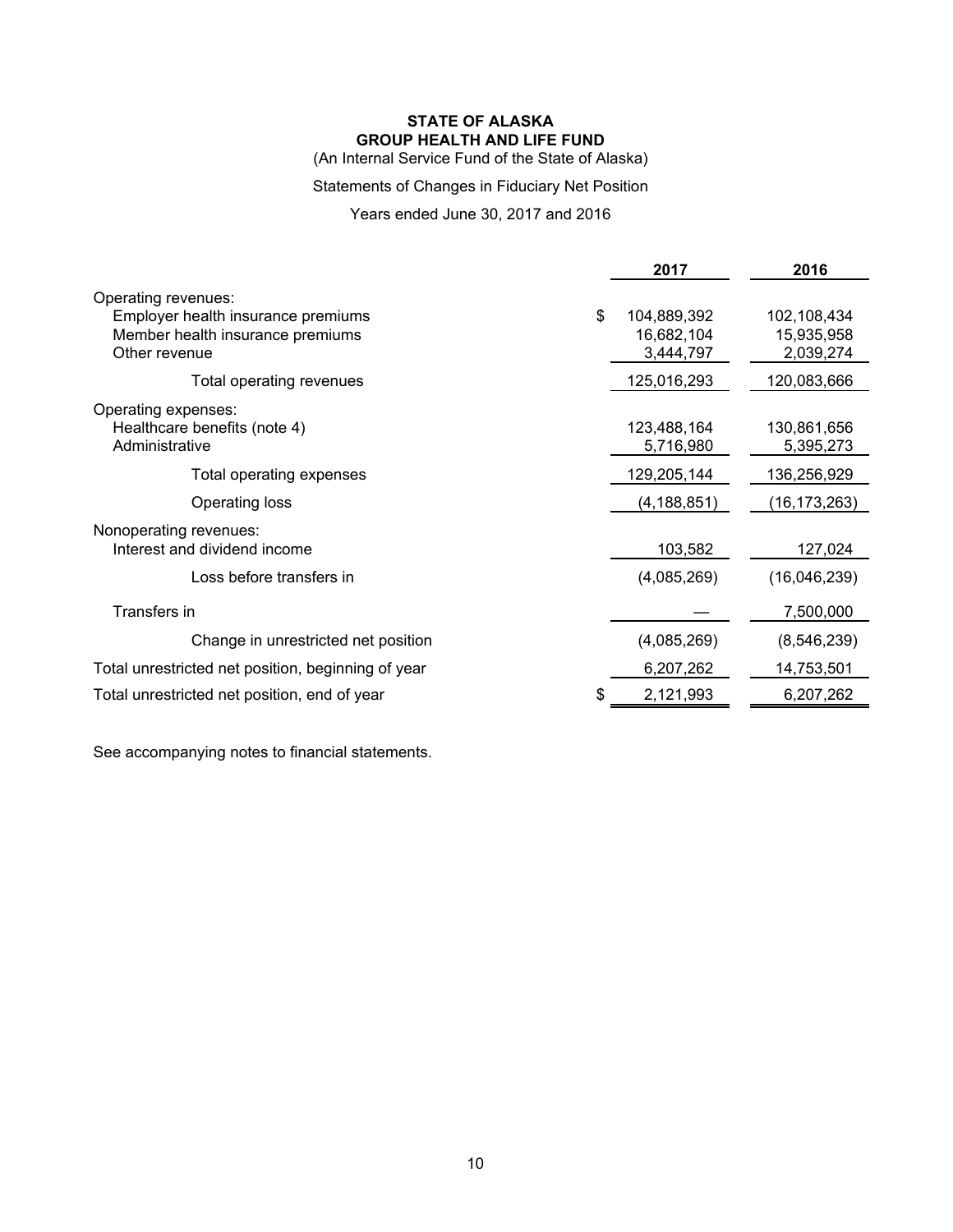(An Internal Service Fund of the State of Alaska)

Statements of Cash Flows

# Years ended June 30, 2017 and 2016

|                                                                                                                                                                                                                                                                     | 2017                                                                           | 2016                                                                     |
|---------------------------------------------------------------------------------------------------------------------------------------------------------------------------------------------------------------------------------------------------------------------|--------------------------------------------------------------------------------|--------------------------------------------------------------------------|
| Cash flows from operating activities:<br>Cash received for premiums from the State of Alaska<br>Cash received from third-party administrator<br>Cash payments for benefits to third-party administrator<br>Cash payments to employees<br>Cash payments to suppliers | \$<br>121,571,496<br>3,444,797<br>(124, 994, 164)<br>(176, 443)<br>(5,558,932) | 118,044,392<br>2,039,274<br>(132, 356, 877)<br>(131, 664)<br>(3,435,448) |
| Net cash used in operating activities                                                                                                                                                                                                                               | (5,713,246)                                                                    | (15, 840, 323)                                                           |
| Cash flows from noncapital financing activity:<br>Operating subsidies and transfers in from other funds                                                                                                                                                             | 7,500,000                                                                      |                                                                          |
| Cash flows from investing activity:<br>Interest and dividend income received                                                                                                                                                                                        | 103,582                                                                        | 127,024                                                                  |
| Net increase (decrease) in cash and cash equivalents                                                                                                                                                                                                                | 1,890,336                                                                      | (15, 713, 299)                                                           |
| Cash and cash equivalents, beginning of year                                                                                                                                                                                                                        | 15,095,401                                                                     | 30,808,700                                                               |
| Cash and cash equivalents, end of year                                                                                                                                                                                                                              | \$<br>16,985,737                                                               | 15,095,401                                                               |
| Reconciliation of operating loss to net cash used for<br>operating activities:<br><b>Operating loss</b><br>Adjustments to reconcile operating loss to net cash used in<br>operating activities:<br>(Increase) decrease in assets:                                   | \$<br>(4, 188, 851)                                                            | (16, 173, 263)                                                           |
| Due from State of Alaska General Fund<br>Other assets<br>Increase (decrease) in liabilities:                                                                                                                                                                        | (181, 725)<br>337,904                                                          | 2,190,748                                                                |
| Claims payable<br>Due to State of Alaska General Fund<br>Accrued expenses                                                                                                                                                                                           | (1,506,000)<br>(174, 574)                                                      | 716,316<br>(2,211,537)<br>(362, 587)                                     |
| Net cash used in operating activities                                                                                                                                                                                                                               | (5,713,246)                                                                    | (15, 840, 323)                                                           |
| Non-cash financing activities:<br>Transfers in                                                                                                                                                                                                                      | \$                                                                             | 7,500,000                                                                |

See accompanying notes to financial statements.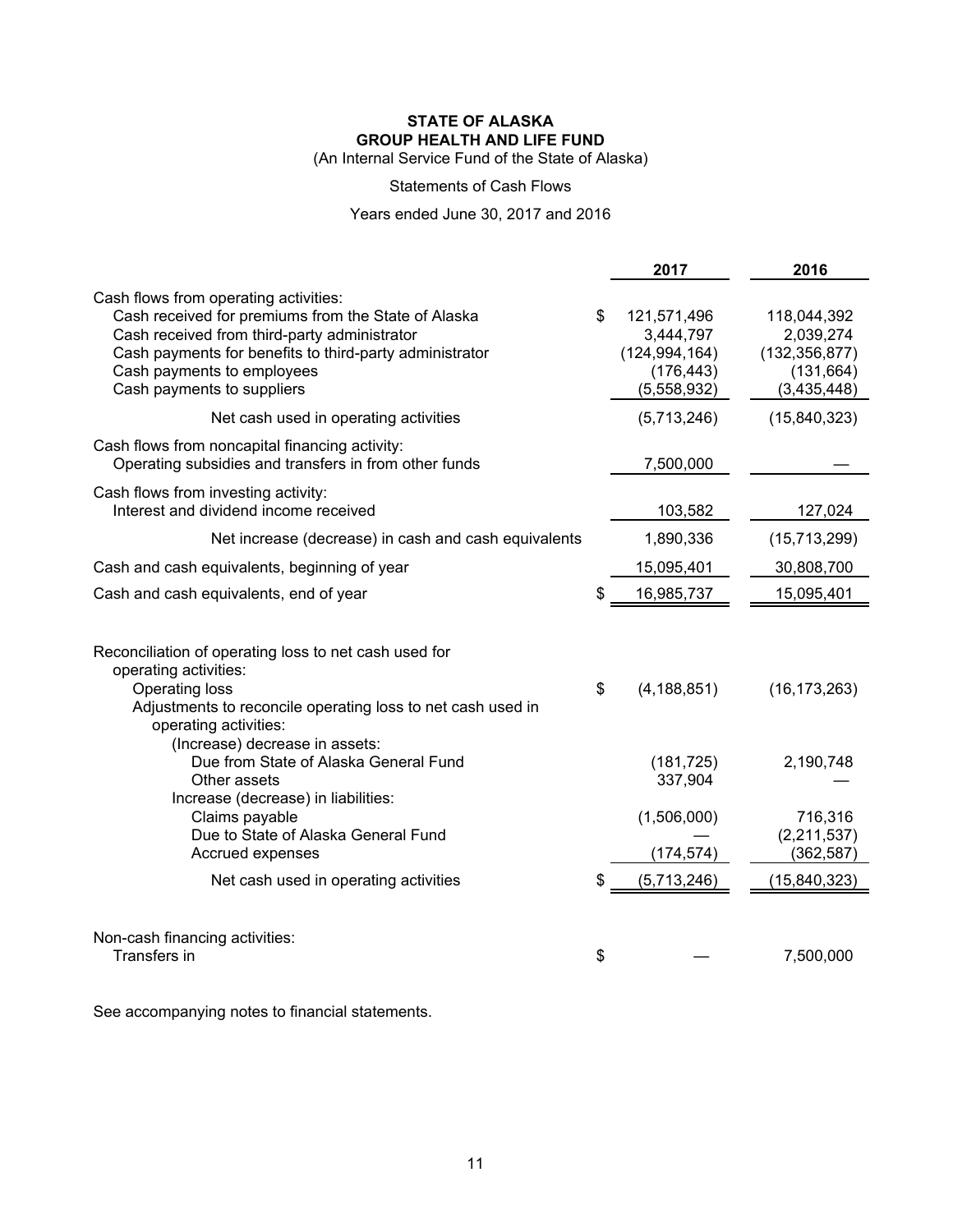(An Internal Service Fund of the State of Alaska)

Notes to Financial Statements

June 30, 2017 and 2016

### **(1) Description**

The following brief description of the State of Alaska Group Health and Life Fund (the Plan), an Internal Service Fund of the State of Alaska (the State), is provided for general information purposes only. Participants should refer to the Select Benefits Information Booklet for more complete information.

### *General*

The Plan was established on July 1, 1997, to provide self-insured healthcare benefits to eligible employees of the State. The Plan is an internal service fund of the State financial reporting entity and is included as such in the State's Comprehensive Annual Financial Report (CAFR). As of June 30, 2017 and 2016, there were 5,976 and 6,271 employees, respectively, excluding dependents, covered by the Plan.

Prior to July 1, 1997, healthcare benefits for state employees were fully insured through the payment of premiums to an insurance company.

### *Benefits*

The Plan offers medical, dental, vision, and audio benefits to eligible state employees and their dependents.

### *Eligibility*

The Plan does not provide benefits to members of the following collective bargaining units, who chose to receive health coverage through a union trust:

- Labor, Trades, and Crafts Unit
- Public Safety Airport Security Unit
- Public Safety Troopers Unit
- Masters, Mates, and Pilots
- General Government Unit

All other permanent and long-term nonpermanent employees of the State are covered by the Plan, including permanent and long-term nonpermanent seasonal and part-time employees who elect coverage.

The Plan also provides coverage for state legislators and elected officials.

### *Flexible Benefits*

Employees who are not covered through a union trust are eligible for flexible healthcare benefits. Beginning January 1, 2016, a monthly employer premium is paid for each eligible employee under this program. The amount of employer premium paid for each eligible employee is determined by the legislature and/or the appropriate collective bargaining agreement and can be adjusted each year. Each of the available options offer different benefits or pays benefits at different rates. In most instances, the employee is responsible to pay a portion of the health costs through a pre-tax payroll contribution, and the amount of the contribution will vary based on collective bargaining provisions and the employee selection of employee-only or family coverage.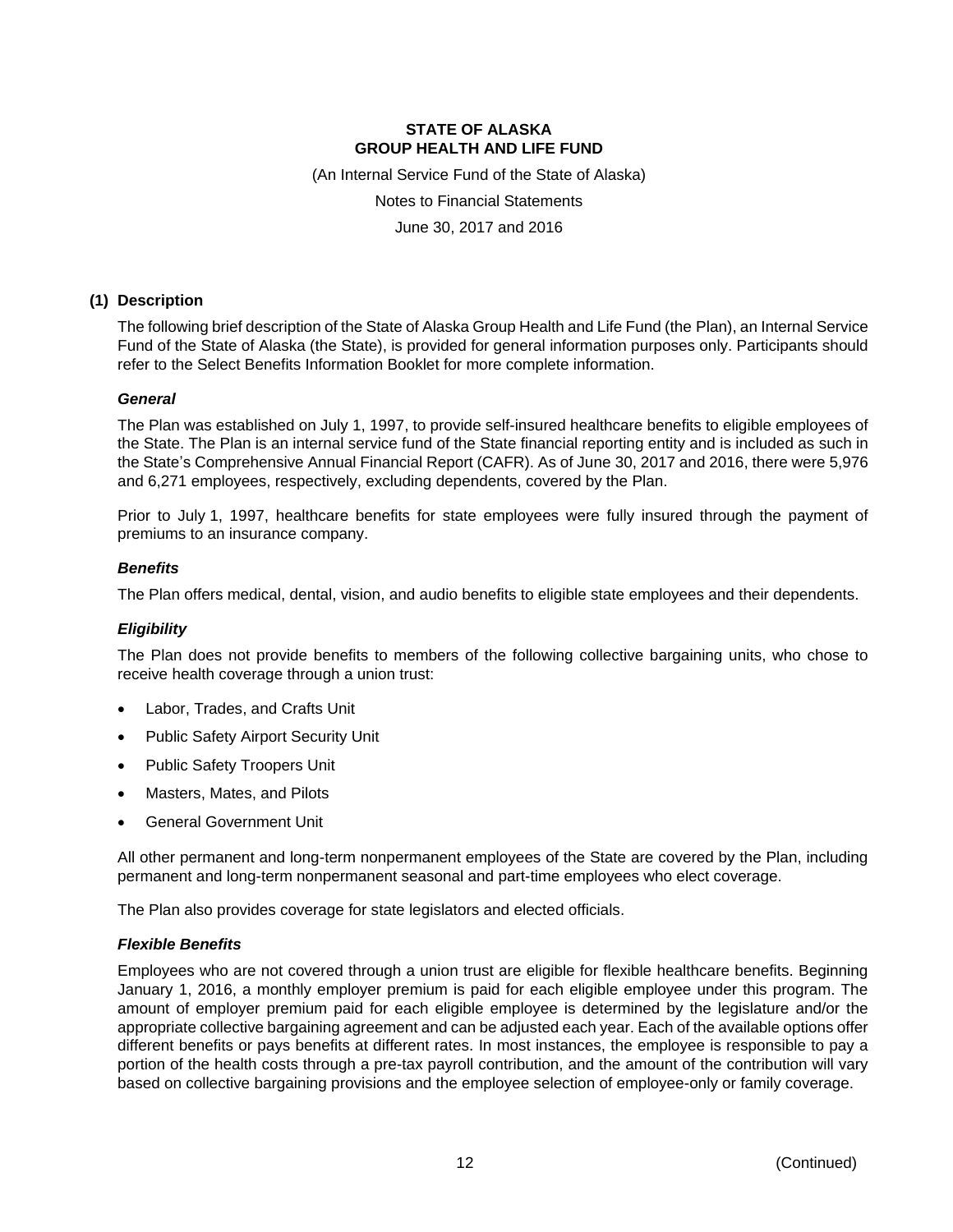(An Internal Service Fund of the State of Alaska)

Notes to Financial Statements

June 30, 2017 and 2016

Prior to January 1, 2016, employees were provided benefit credits by the State. Employees used the benefit credits to purchase the benefits they wanted. Benefit credits equal the amount that the state contributes towards health benefits for all employees. If the cost of the benefit option selected by an employee exceeded the amount of their benefit credit, the difference was funded by the employee through pre-tax payroll deductions. If the cost of the benefit options selected by an employee was less than the amount of the benefit credit, the remaining benefit credit was contributed to a healthcare reimbursement account for that employee.

### **(2) Summary of Significant Accounting Policies**

### *Basis of Accounting*

The Plan's financial statements are prepared using the economic resources measurement focus and the accrual basis of accounting. Insurance premiums are recognized as revenue in the period in which they are due. Benefits are recognized when due and payable.

### *Financial Statement Presentation*

The Plan distinguishes operating revenues and expenses from nonoperating revenues and expenses. Operating revenues and expenses generally result from providing services in connection with the Plan's principal ongoing operations. The principal operating revenues of the Plan are employer and member health insurance premiums. Operating expenses for the Plan include benefits and administrative expenses. All revenues and expenses not meeting this definition are reported as nonoperating revenues and expenses.

### *Use of Estimates*

The preparation of financial statements in conformity with U.S. generally accepted accounting principles requires management to make estimates and assumptions that affect the reported amounts of assets and liabilities and disclosure of contingent assets and liabilities at the date of the financial statements and the reported amounts of additions and deductions during the reporting period. Actual results could differ from those estimates.

### *Investments*

The Plan participates in the State General Fund and Other Nonsegregated Investments (GeFONSI) pool. GeFONSI invests in fixed income securities that are valued each business day using an independent pricing service. Money market funds are valued at amortized cost, which approximates fair value.

GeFONSI investment income is distributed to pool participants if prescribed by statute or if appropriated by state legislature.

### *Statements of Cash Flows*

For purposes of reporting cash flows, cash and cash equivalents include the Plan's investment in the GeFONSI at June 30, 2017 and 2016. This investment pool has the general characteristics of a demand deposit account.

### *Administration*

The Plan is administered by the State's Division of Retirement and Benefits (the Division). The Division utilizes the services of claims administrators, Aetna, Moda Health, HealthSmart Benefit Solutions (HealthSmart), and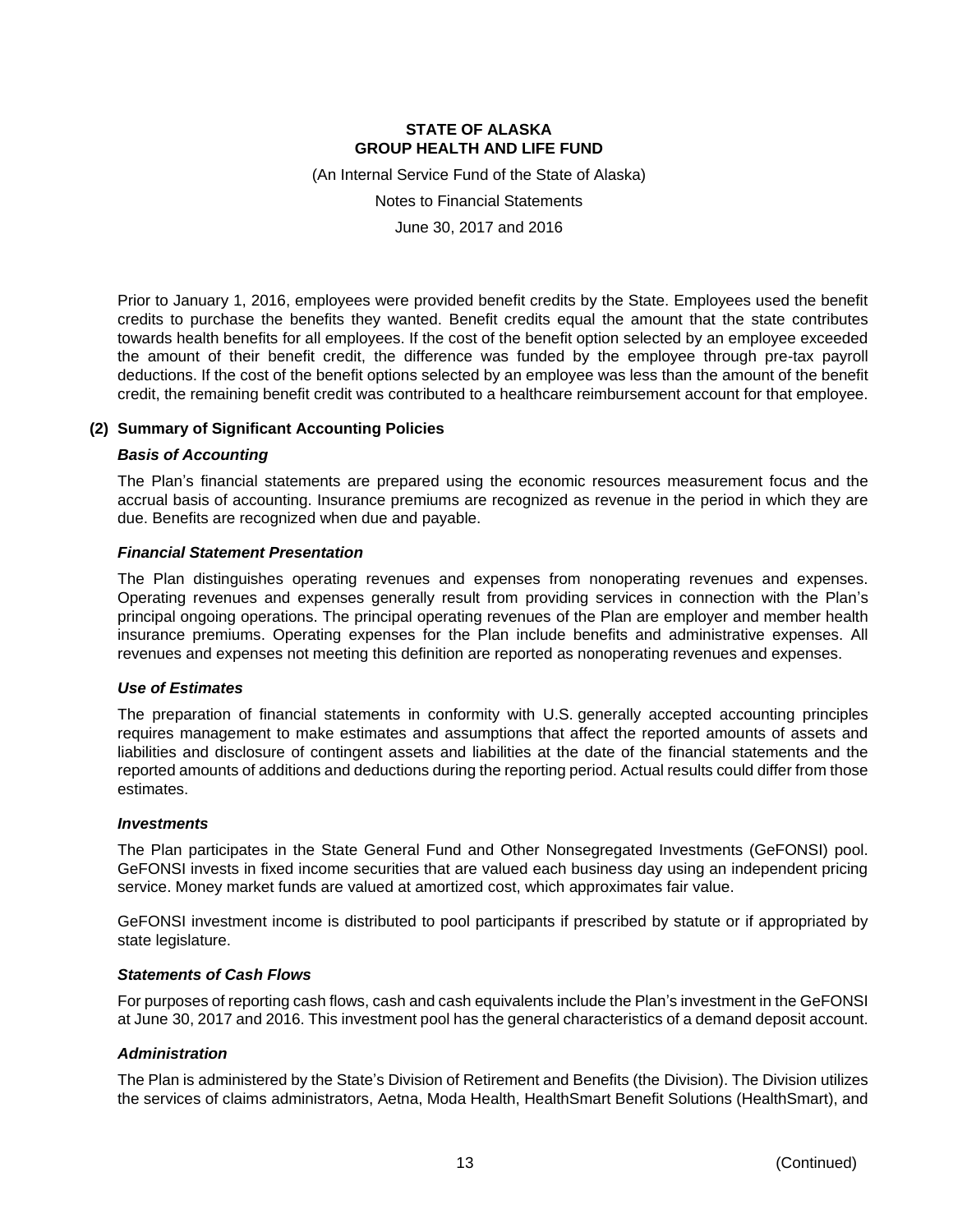(An Internal Service Fund of the State of Alaska)

Notes to Financial Statements

June 30, 2017 and 2016

PayFlex, to process all medical, dental, and prescription drug claims. Some of the managed-care vision benefits provided by the Plan are administered by Vision Service Plan (VSP).

### *Funding*

The Plan is self-insured for all benefits. The Plan's funding policy provides for the collection of insurance premiums from employees, if applicable, and the State. Insurance premium amounts are actuarially determined on an annual basis and adjusted as necessary. The State retains the risk of loss of allowable claims.

### *Due from (to) State of Alaska General Fund*

Amounts due from (to) the State of Alaska General Fund represent the amounts paid by the Plan on behalf of others and amounts paid by others on behalf of the Plan.

### *Federal Income Tax Status*

The Plan is an internal service fund of the State financial reporting entity and is included as such in the State's comprehensive annual financial report. The Plan is not subject to federal income tax by virtue of the Plan's status as a governmental entity.

### **(3) Investments**

The Department of Revenue, Treasury Division (Treasury) has created a pooled environment by which it manages the investments for which the Commissioner has fiduciary responsibility. Actual investing is performed by investment officers in Treasury or by contracted external investment managers. The fund invests in the State's internally managed GeFONSI pool. The GeFONSI consists of investments in the State's internally managed Short-term Fixed Income Pool, Short-term Liquidity Fixed Income Pool, and the Intermediate-term Fixed Income Pool. The complete financial activity of the funds is shown in the State of Alaska CAFR available from the Department of Administration, Division of Finance.

Assets in the pools are reported at fair value. Investment purchases and sales are recorded on a trade-date basis. Securities are valued each business day using prices obtained from a pricing service.

The accrual basis of accounting is used for investment income and GeFONSI investment income is distributed to pool participants monthly if prescribed by statute or if appropriated by the state legislature. Income in the Short-term, Short-term Liquidity, and Intermediate-term fixed income pools is allocated to pool participants daily on a pro rata basis.

At June 30, 2017, the Plan's share of pool investments was as follows:

GeFONSI balance \$ 16,985,737

For additional information on interest rate risk, credit risk, foreign exchange, derivatives, fair value, and counterparty credit risk, see the separately issued report on the Invested Assets of the Commissioner of Revenue at http://treasury.dor.alaska.gov/Investments/Annual-Investment-Reports.aspx.